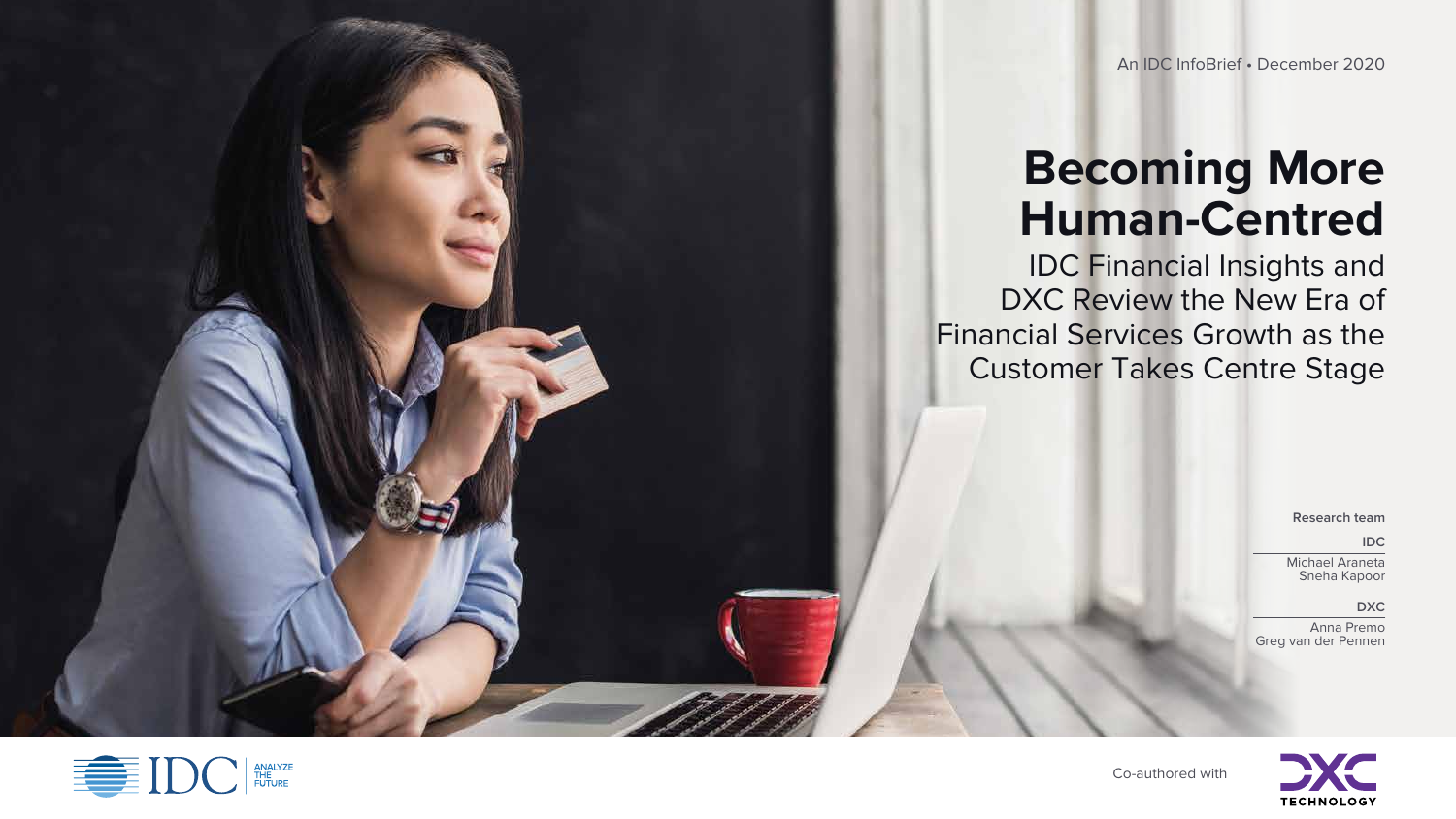## **Industry in Transition: Toward a New Era for Australian Banking**

## **Emergence of Disruption in Australian Financial Services**

The upsurge of "digital" served to **Commission: Banking** accelerate the massive disruption in new competition, regulatory compliance, and unpredictable market performance.

## **A New Future for Australian**



## **Post-Global Financial Crisis Banking in Australia**



The nonimpact of the global financial crisis (GFC) gave Australian banks a sense of confidence in their abilities to lead the world as they grew in size, scope, and performance.

> Guidance for the Big Four banks on Open Banking released in May 2018; implementation of phase 1 kicked off in July 2019

## **Post–Royal Commission: Start of a New Era**

The enquiry into the misconduct of the banking, superannuation, and financial services industry found that customer outcomes and expectations were not achieved.

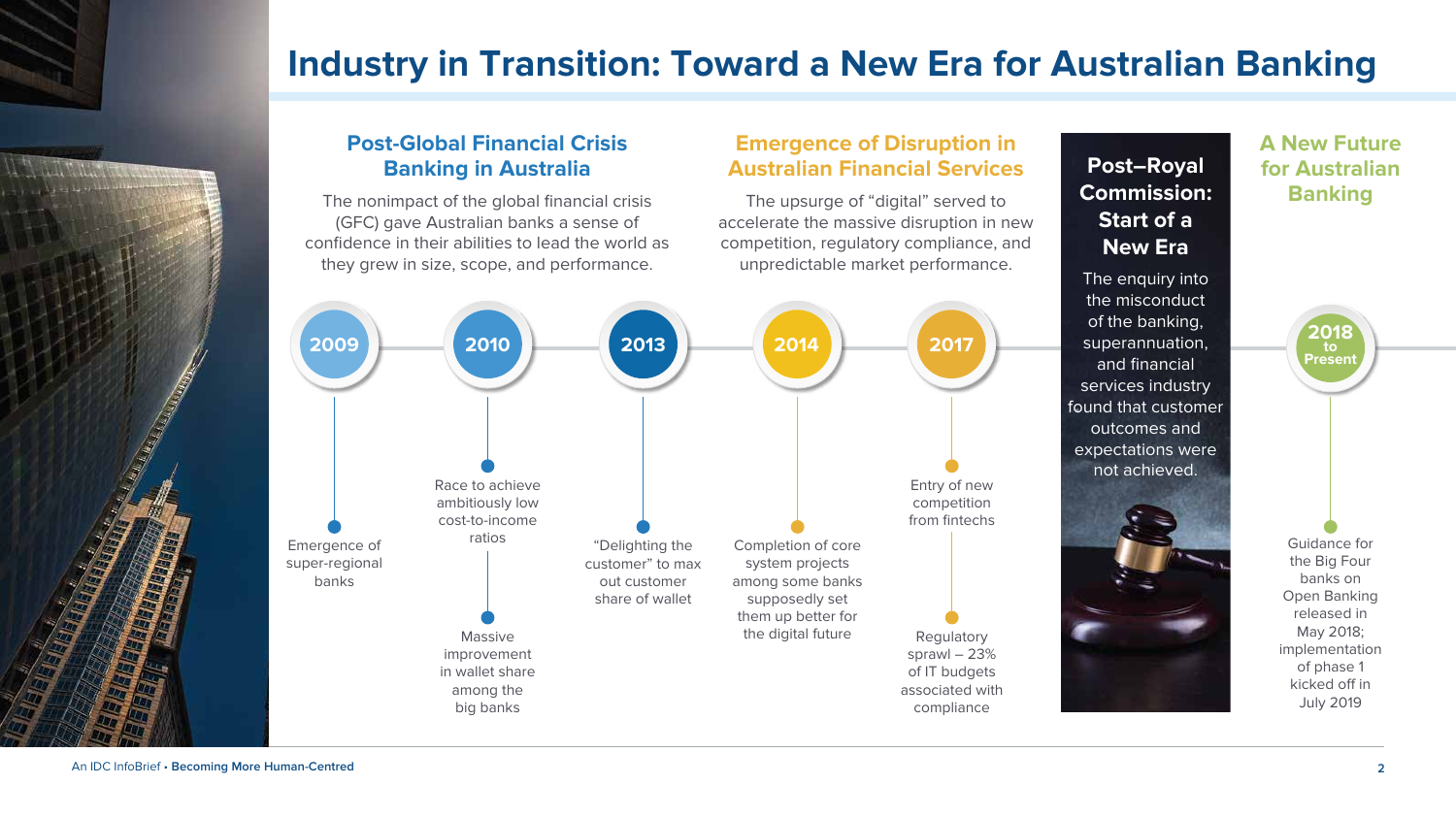## **Three Themes for a New Banking Future**





Emergence of next-generation technologies that enable banks to offer real-time, more predictive, and more efficient financial services.

 **Australian banks are facing a new set of themes that mark drastically**  different industry dynamics.



The New Payments Platform (NPP) and Open Banking mandate a focus on collaboration – all to the benefit of the customer.

Incumbent banks strive to catch up with fintechs that are building trust with customers.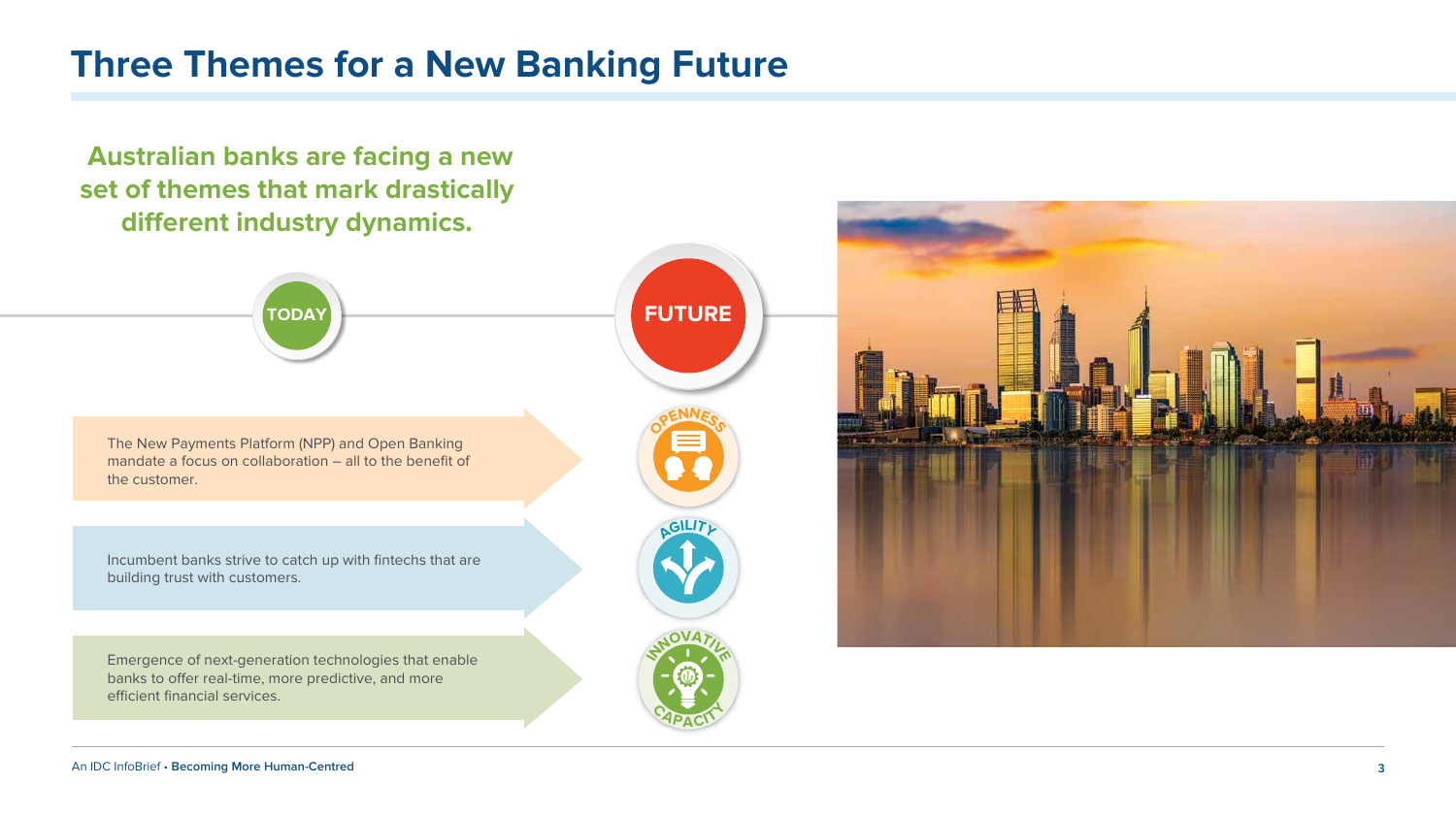# **Open Banking for Better Customer Experience**

How banks will work with third parties to exchange functionalities, applications, and data to deliver a better customer experience.

### **Why Openness Matters What Australian Banks are Investing in**



- Guidance for Open Banking was released in May 2018, requiring Australia's major banks to make data on credit and debit cards, deposits, transaction accounts, and mortgages available to customers.
- Guidelines on data utilisation and access ensure that privacy remains the fundamental feature of Open Banking.
- The emergence of new digital banks in Australia will intensify investments into open application programming interface (API) architectures for the industry.
- Banks can assess each other's product information. Customer experience will be the new battleground for smaller banks as they will not be able to win a product-and-price match-up with the bigger banks.
- The NPP presents opportunities for growing the payments business and integrating banks into the everyday lives of customers.



 $\frac{1}{2}$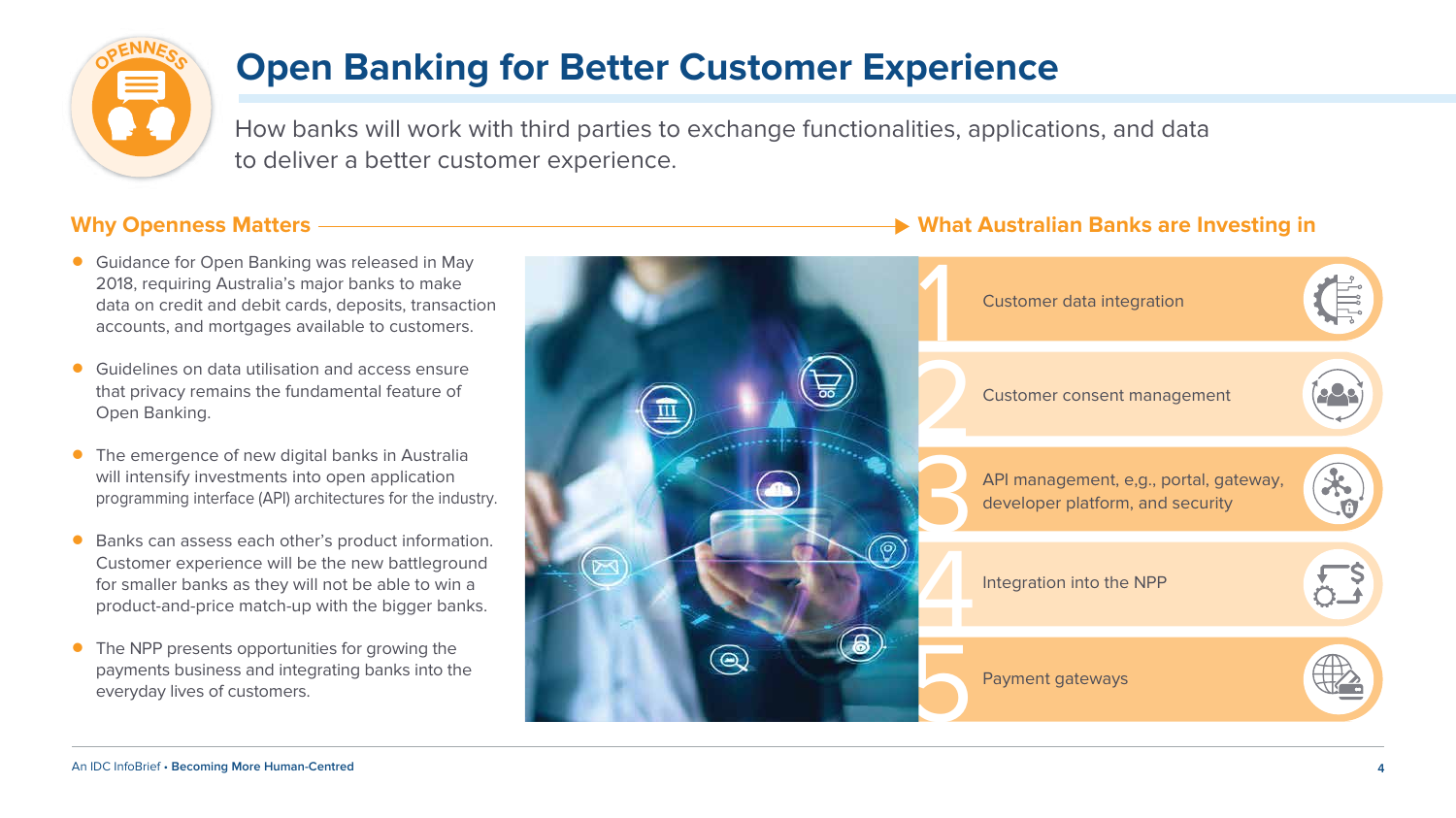## **Principles of Openness**



## **IDC Financial Insights Predictions**

### **Standardisation as an Enabler**

With integration-platform-as-a-service (iPaaS) technologies, integration is made easier through methods such as user interface–based (UI-based) drag-and-drop functionalities and the adoption of low-code approaches (minimal or zero coding effort).



Build easily usable and discoverable APIs on top of core legacy systems to deliver one functionality well, and ensure no other API duplicates this functionality.



#### **Ease of API Integration**

**systems** by refactoring their core systems into microservices. The push for microservices will be a years-long journey for the Big Four and the smaller banks that follow this microservices approach to application modernisation.

### The **Big Four banks are working toward more open and flexible core**

### **Collaboration with Fintechs**

Quick developments of features and functionalities that enable API integration with fintechs.

> All major banks will have a "Friends and Family" program, and will work with **at least 6 fintechs**.



Estimated **200%** improvement in speed to market for customer-facing apps.

**A**







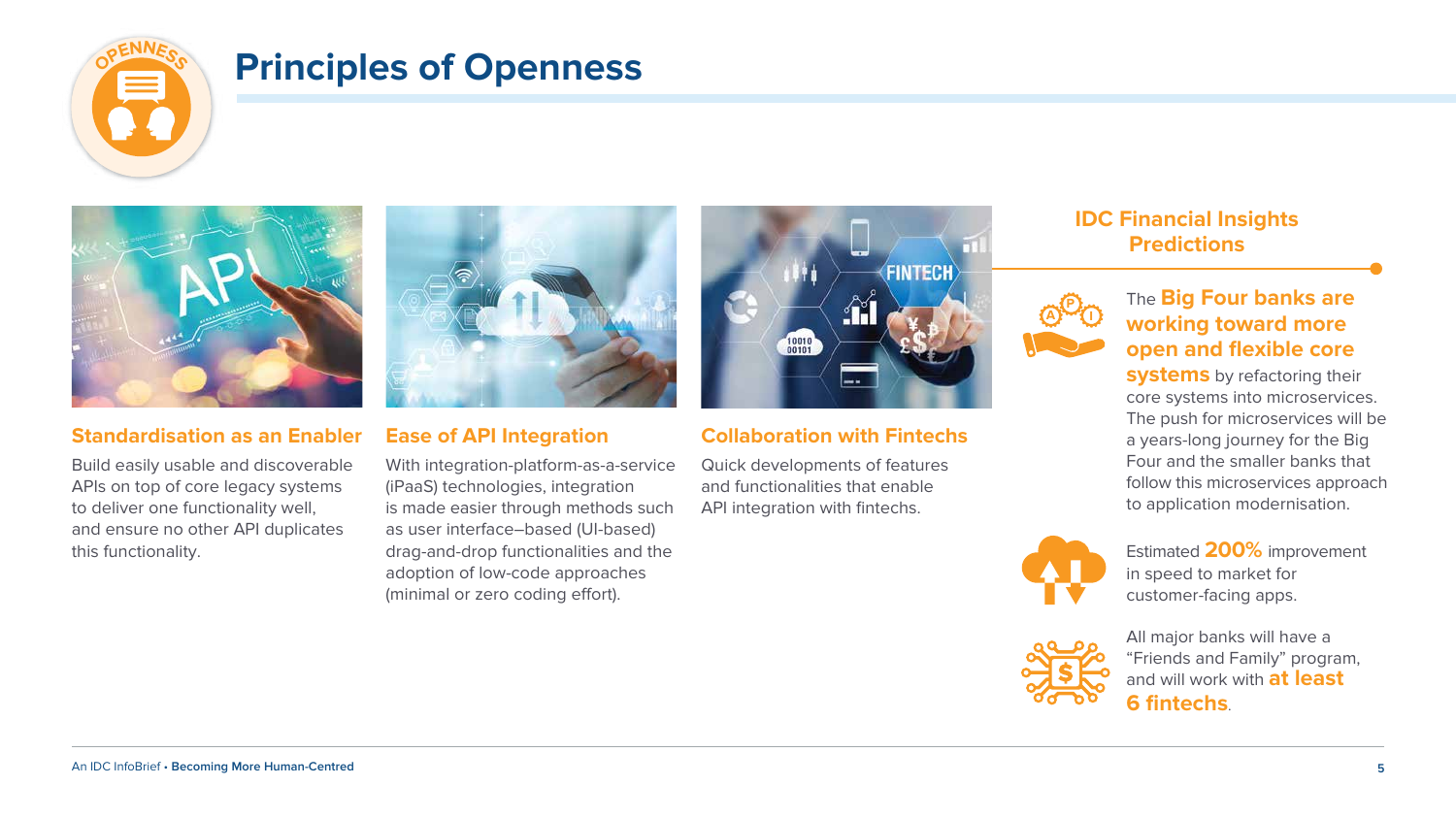How Australian banks ensure their technology infrastructure can help grow the business with reliability and flexibility.

# **Agility to Compete with New Digital Players**

### **Why Agility Matters**





- Old legacy infrastructure hampers traditional banks, while new players rely on built-for-digital technology assets and thus can respond to new market dynamics faster.
- Traditional banks in Australia have average cost-to-income ratios of 42% versus 37% among new players.
- Banks want to increase their change-the-bank investments from 25% in 2019 to 55% in 2020, shifting their priorities away from business as usual.



| on of                       |  |
|-----------------------------|--|
|                             |  |
| ecially for                 |  |
| ayer to the<br>ore insights |  |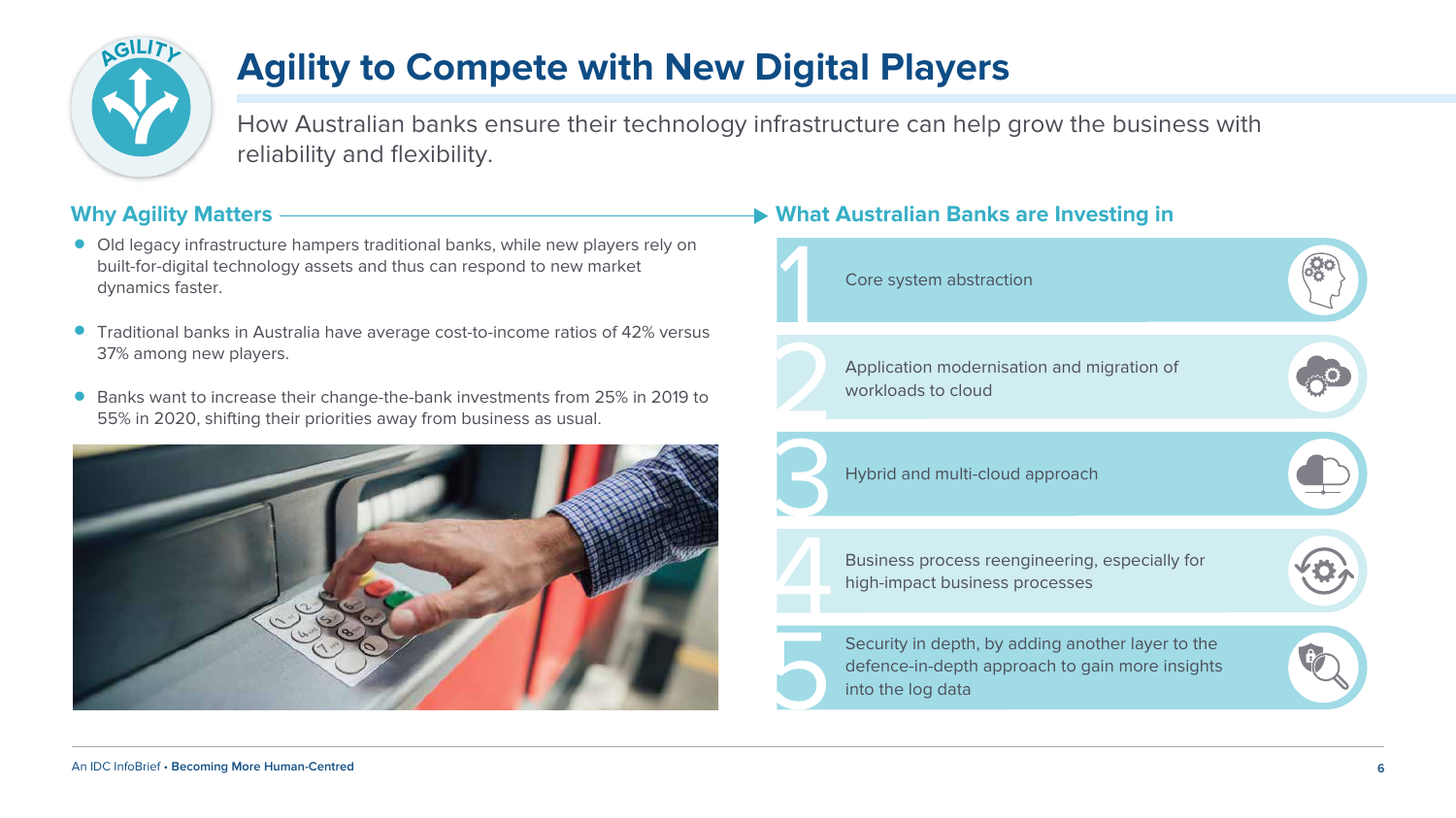

# **Principles of Agility and Flexibility**



### **IDC Financial Insights Predictions**

Infrastructure and storage must seamlessly span physical, virtual, public, and private cloud environments.



Microservice applications will be supported by abstracted components, such as containers, and function-as-a-service models on cloud.

On average, **42% reduction of infrastructure costs** among major banks as they take on **hybrid, multi-cloud infrastructure**.



#### The Big Four will pursue **containerisation**, with the view of simplifying infrastructure further.



Small challenger banks become hotbeds for core banking investments, but 100% of the major banks will focus on **iterative modernisation**.

Legacy systems become progressively modernised when banks expose business functionality through APIs underpinned by microservices.

### **Truly Hybrid Containerised Modernised**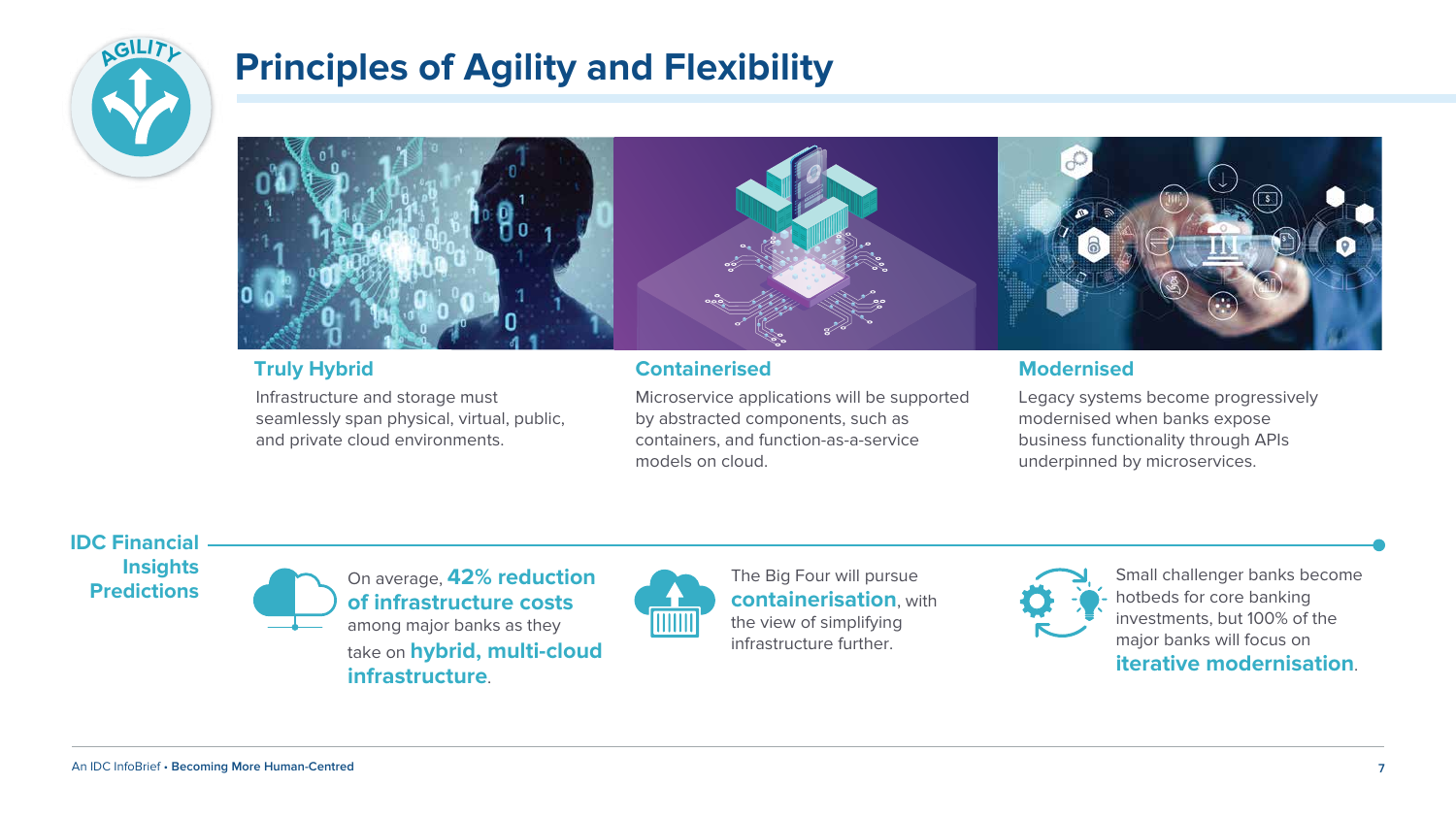

- On average, 22% of a bank's IT budget is allocated to "new" categories of spending. This percentage is rapidly growing as banks, now more than ever, demand greater access to new technologies.
- New pro-consumer regulations encourage banks to pursue pro-customer strategies. Customer journey mapping becomes crucial in remediating faults in customer experience throughout the course of a customer's interactions with banks.
- Banks want to simplify the delivery of new projects, digital experiences, features, functions, and enhancements through new disciplines, such as agile, DevSecOps, and continuous integration/ continuous delivery (CI/CD).

## Why Innovative Capacity Matters ———————————————— What Australian Banks are Investing in

How Australian banks are pursuing new technological capabilities never seen before to gain higher levels of efficiency and create greater value for customers.





# **Innovation for Predictive and Efficient Financial Services**

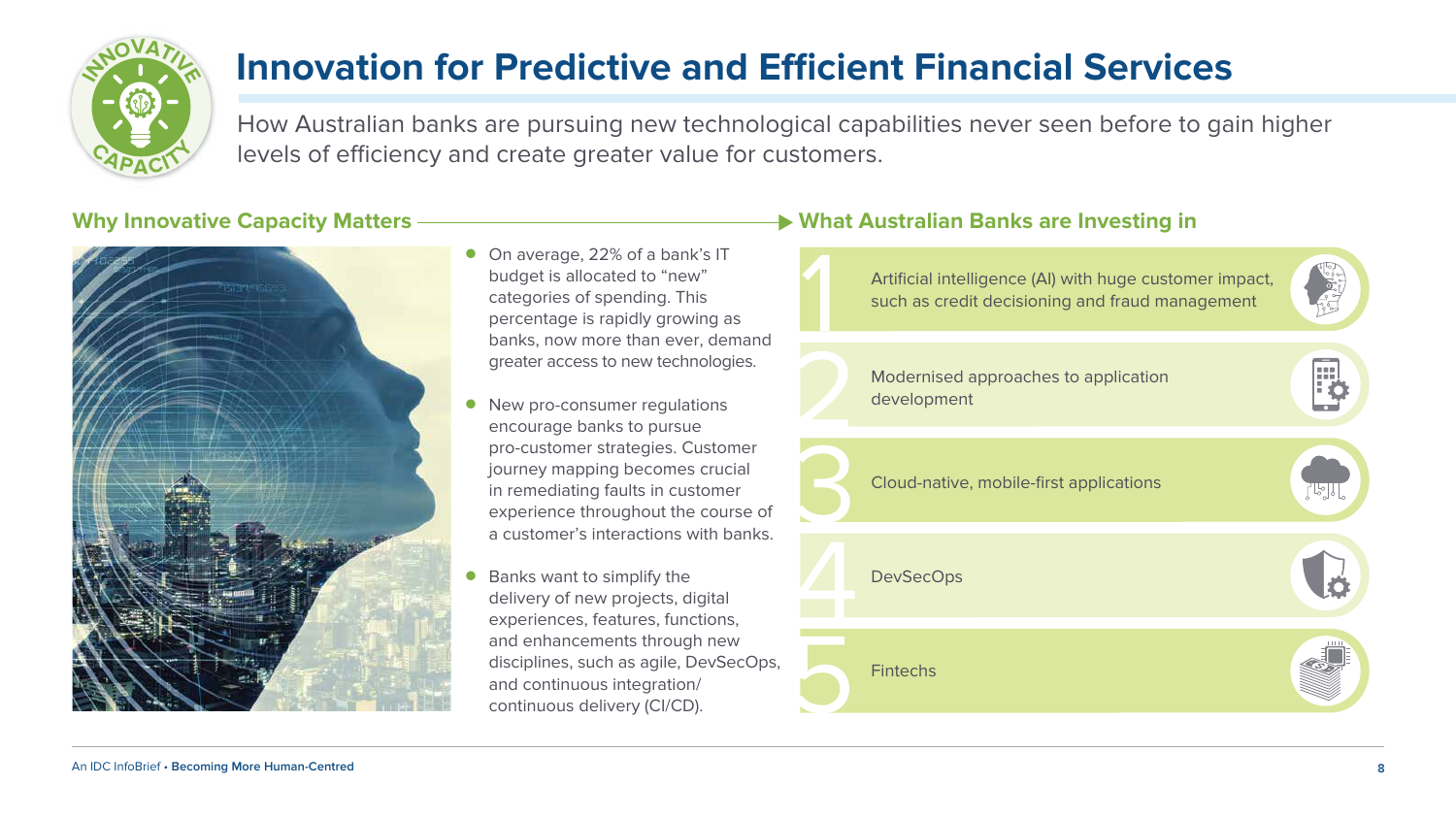### **IDC Financial Insights Predictions**

### **As a Service**

The as-a-service model simplifies delivery of new tools and capabilities through a pay-as-you-use model. Features, functions, enhancements, front-end user interfaces, and data are paid for only when they are used.

### **Inside-out, Outside-in**

Ideas are sourced from the entire organisation by encouraging ideas not only from the top but from everywhere in the organisation, especially those closest to the customer. Ideas will also be generated with and by partners, including fintechs.





**investments** in anything security, continuing 5 years of double-digit growth in spending on security.

Security and governance need to be baked into systems development, allowing banks to ensure they are proactive in dealing with new types of risks in the digital world. How do banks secure data in an open world? How do they control partners coming in through the API gateways? How do they manage an infrastructure that looks fundamentally different from legacy systems?



On average, **2% reduction** in capital expenditure, but **5% growth** in more as-a-service features. The model has far surpassed simply IaaS, PaaS, and SaaS.



### **"Future of Work" becomes**

**a key theme** in banking in Australia, impacting culture, workspace,

and workforce.



#### Average **growth of 15% in**

### **Security by Design**



# **Principles of Improving Innovative Capacity**

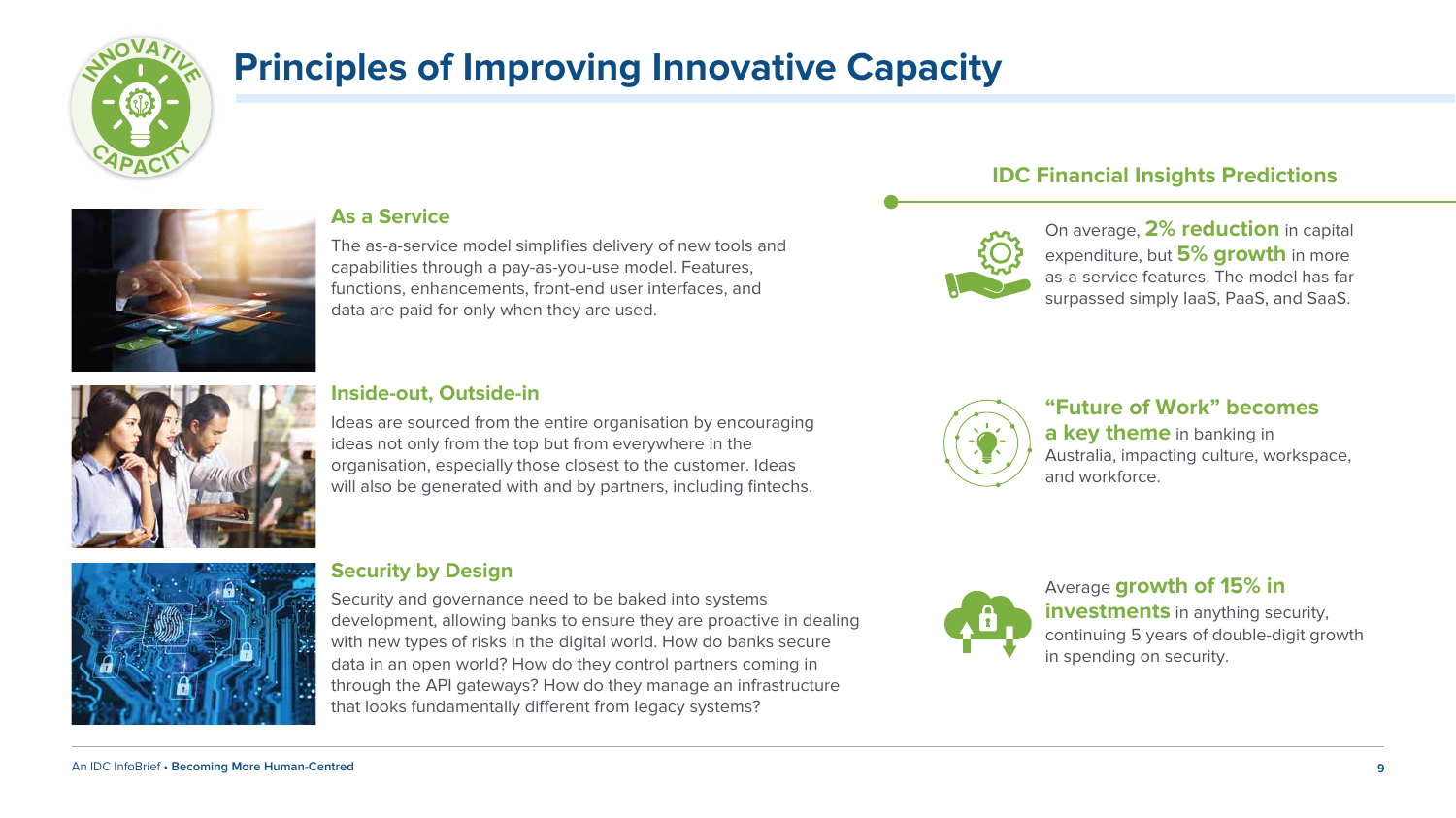Banks able to launch new business in areas such as payments, ecosystem banking, advisory, and facilitation services become **entrenched in the lifestyle of customers**.

## **Human-Centric Era of Australian Banking Services Is All for the Customer**



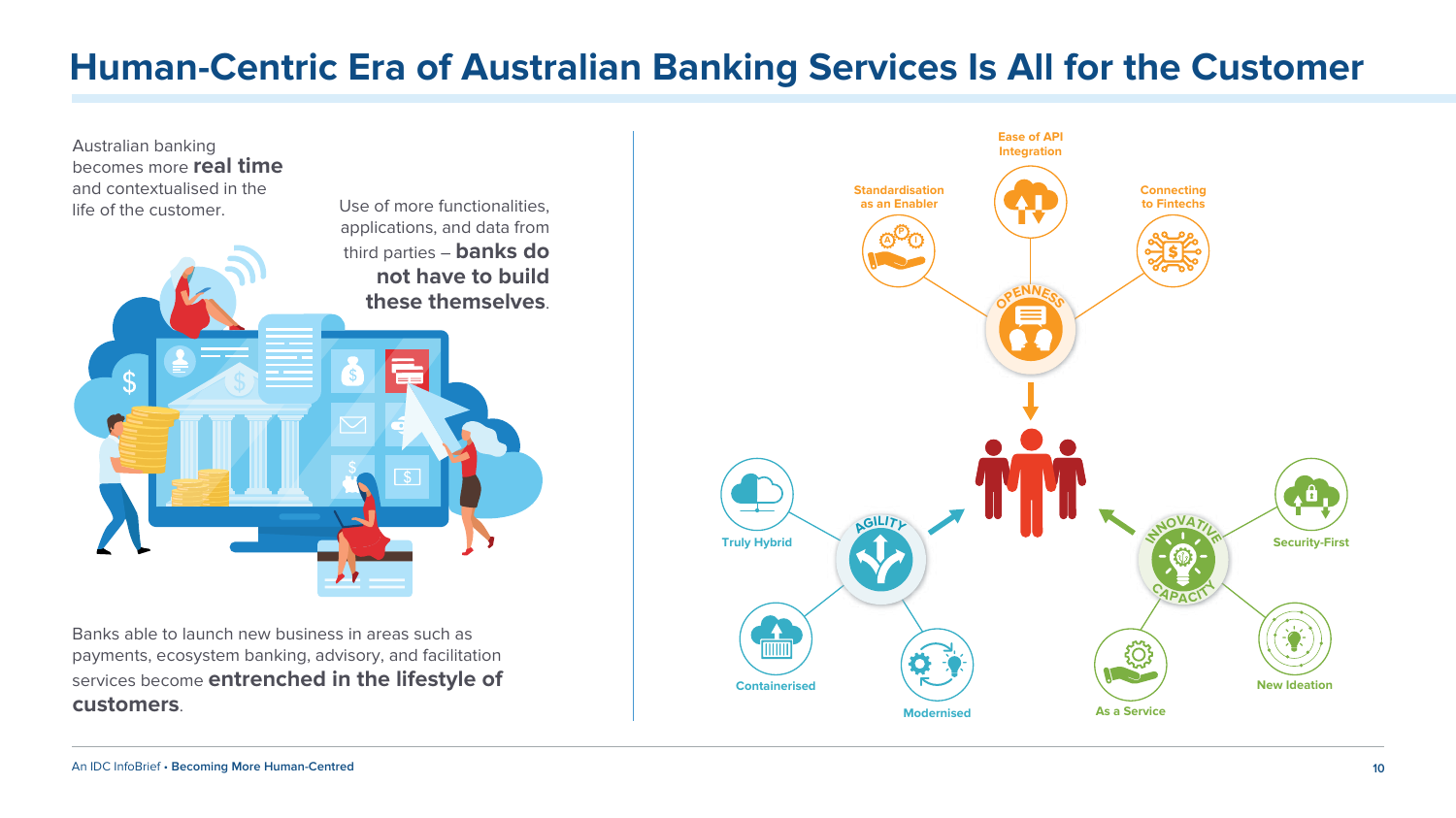# **Getting Human-Centric Financial Services Right**

Examples of banking initiatives pursuing the business themes in Australian banking.

**One of Germany's largest independent fund platforms**

• Digital onboarding with different legitimation options



**Robo-advisor leveraged with automated operations**

• Automation of investment account creation and transaction execution

• Governance of robo-advisor development

• Liability umbrella for investment and robo-advisors

**Improved**  customer experience

**Improved** portfolio adminstration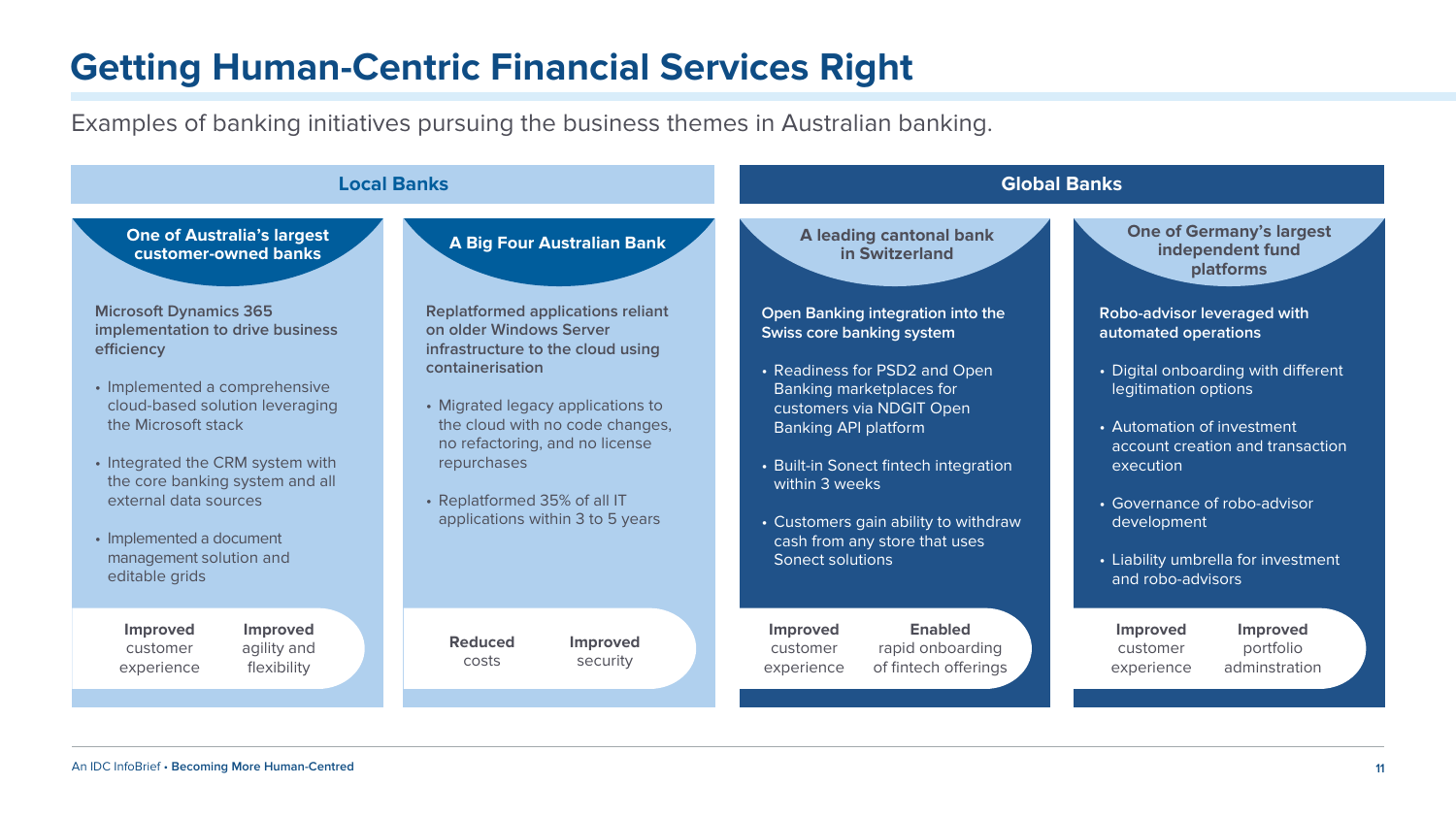#### **PAYMENTS**

**REGULATION** 



**CUSTOMER MANAGEMENT FINANCE**

#### **PRODUCT MANAGEMENT**

Customers are given choice in the way that they pay, but with more data exchanged through payments, the bank is able to use payments as a way to personalise the customer experience – in payments and other services.

**& COMPLIANCE** The more pro-consumer era

DXC believes that there is a wealth of payment data that can be used to make the customer experience seamless, customised, and intelligent.

DXC believes that governance, risk, and compliance need to be built-in and preemptive, rather than reactionary. Banks can leverage regulatory compliance as an enabler and accelerator for what is good for the customer.

in Australian banking is about protecting the trust given by the customer to the banking institution. The principles of customer data privacy and customer data protection become more well defined.

> DXC believes that customers are at the centre of all that a bank does, and nowhere is that more important than in control of their accounts and data.



DXC believes that finance plays a key role in any program – tactical, operational, or strategic – and having a clear business case, value realisation framework, and understanding of impactful KPIs is essential for predictable success.

Product masters become externalised from core banking systems so that products can be unbundled and re-bundled to create a best offer for the customer.

Customers become the ultimate source of control of their banking experience through citizen data rights, customer consent management, and right use of data analytics.

Finance transformation (FinOps, total cost of ownership, and real-time data) allows value realisation for ongoing programs in digital transformation.

> DXC believes that externalisation simplifies IT significantly from the perspective of how banks expose elements of existing systems and applications as services, which can ultimately be used enterprisewide for new and modern workloads.

## **Remaking Australian Banking**



How DXC enables banks to follow the industry-set standards easily.